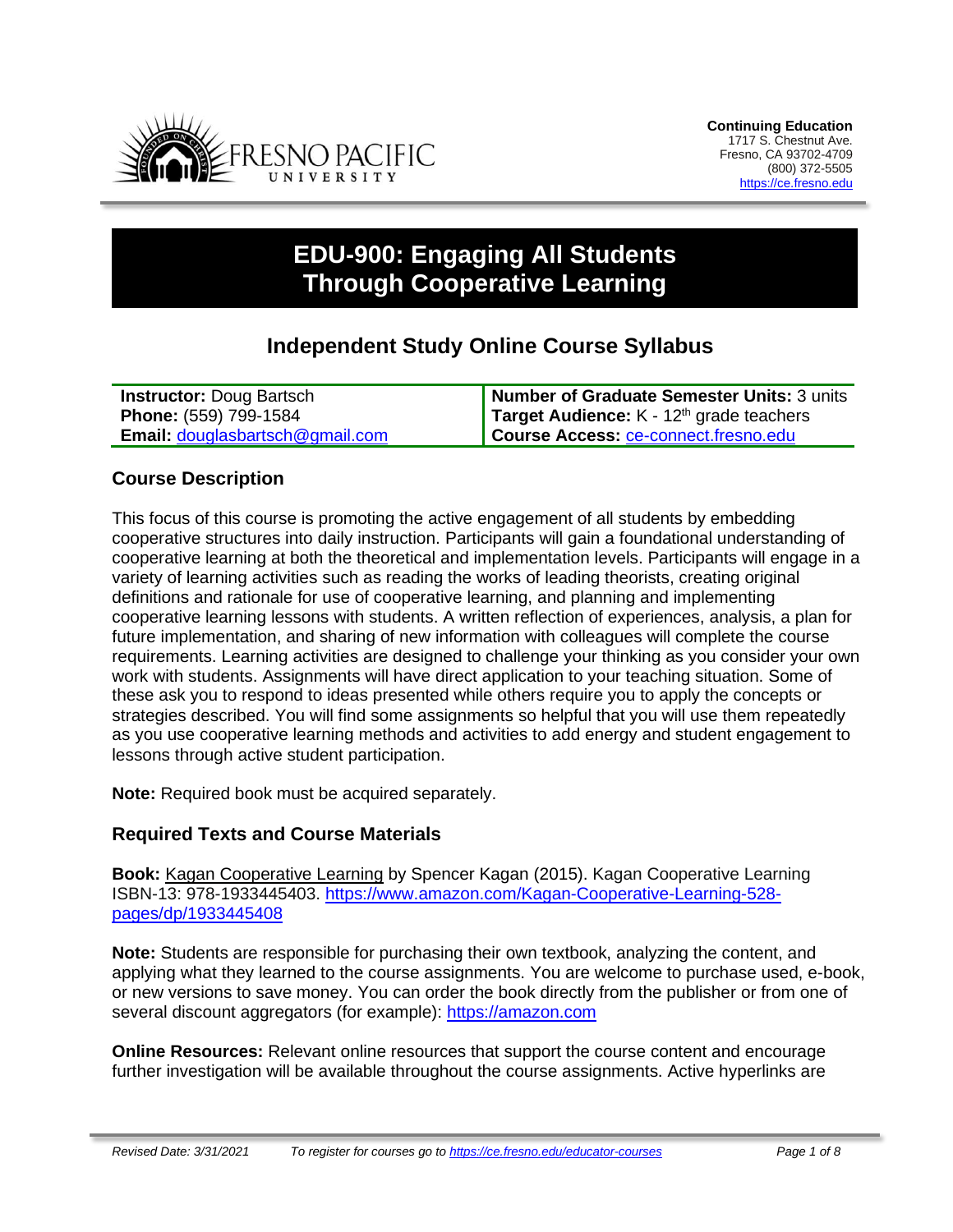utilized throughout the course and will link to the appropriate information when clicked. These include videos, podcasts, worksheets, online activities, journal articles and other resources.

**Moodle:** Moodle is a web-based learning management system used to support flexible teaching and learning in both face-to-face and distance courses (e-learning). [https://moodle.org](https://moodle.org/) // <https://moodle.org/demo> // [https://docs.moodle.org](https://docs.moodle.org/)

## **Course Dates**

Self-paced; students may enroll at any time and take up to one year, from the date of registration, to complete assignments. Students may complete assignments in no less than three weeks for a 3 unit course (one week per unit).

## **National Standards Addressed in This Course**

#### **Common Core State Standards** [\(www.corestandards.org\)](http://www.corestandards.org/)

The Common Core State Standards provide a consistent, clear understanding of what students are expected to learn, so teachers and parents know what they need to do to help them. The standards are designed to be robust and relevant to the real world, reflecting the knowledge and skills that our young people need for success in college and careers. With American students fully prepared for the future, our communities will be best positioned to compete successfully in the global economy. College and Career Readiness Anchor Standards define what students should understand and be able to do by the end of each grade span.

The importance of collaboration and conversation are woven throughout the Common Core Standards. Among the standards that emphasize student interaction are:

• [CCSS.ELA-LITERACY.CCRA.R.1](http://www.corestandards.org/ELA-Literacy/CCRA/R/1/)

Read closely to determine what the text says explicitly and to make logical inferences from it; cite specific textual evidence when writing or speaking to support conclusions drawn from the text.

- [CCSS.ELA-LITERACY.CCRA.SL.1](http://www.corestandards.org/ELA-Literacy/CCRA/SL/1/) Prepare for and participate effectively in a range of conversations and collaborations with diverse partners, building on others' ideas and expressing their own clearly and persuasively.
- [CCSS.ELA-LITERACY.SL.1.1](http://www.corestandards.org/ELA-Literacy/SL/1/1/) Participate in collaborative conversations with diverse partners about *topics and texts* with peers and adults in small and larger groups.
- [CCSS.ELA-LITERACY.SL.1.3](http://www.corestandards.org/ELA-Literacy/SL/1/3/)
- Ask and answer questions about what a speaker says in order to gather additional information or clarify something that is not understood.
- [CCSS.MATH.PRACTICE.MP3](http://www.corestandards.org/Math/Practice/MP3/) Construct viable arguments and critique the reasoning of others.

## **National Board for Professional Teaching Standards (NBPTS)**

[\(http://www.nbpts.org/standards-five-core-propositions/\)](http://www.nbpts.org/standards-five-core-propositions/)

First published in 1989 and updated in 2016, *[What Teachers Should Know and Be Able to Do](http://www.accomplishedteacher.org/)* articulates the National Board's Five Core Propositions for teaching. The Five Core Propositions comparable to medicine's Hippocratic Oath — set forth the profession's vision for accomplished teaching. Together, the propositions form the basis of all National Board Standards and the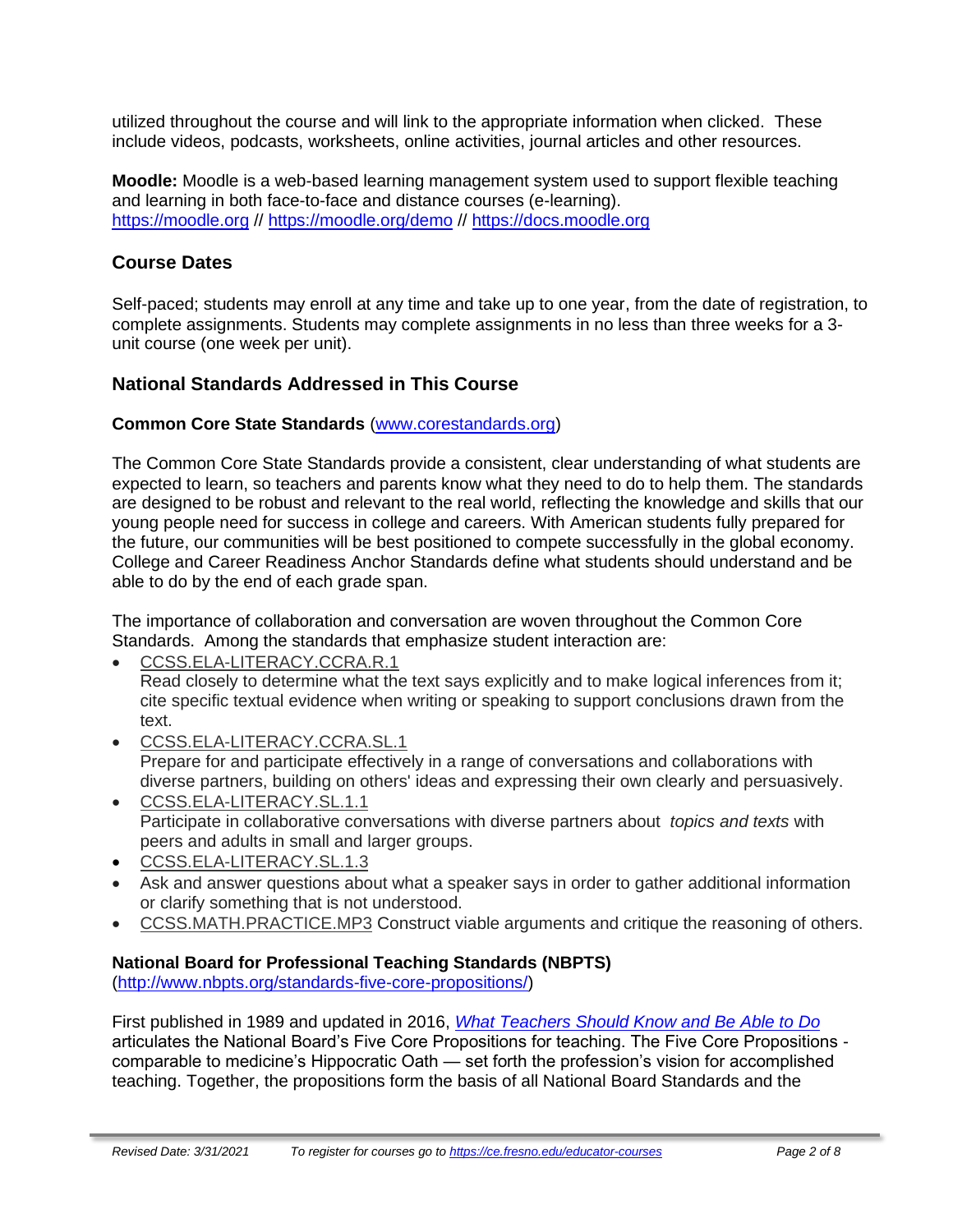foundation for National Board Certification. Course assignments have been designed so students can demonstrate excellence against these professional teaching standards whenever possible.

- Proposition 1: Teachers are committed to students and their learning
- Proposition 2: Teachers know the subject they teach and how to teach those subjects to students
- Proposition 3: Teachers are responsible for managing and monitoring student learning
- Proposition 4: Teachers think systematically about their practice and learn from experience
- Proposition 5: Teachers are members of learning communities

## **Continuing Education Student Learning Outcomes (CE-SLO)**

| CE-SLO 1            | Demonstrate proficient written communication by articulating a clear focus,<br>synthesizing arguments, and utilizing standard formats in order to inform and<br>persuade others, and present information applicable to targeted use.                                       |
|---------------------|----------------------------------------------------------------------------------------------------------------------------------------------------------------------------------------------------------------------------------------------------------------------------|
| CE-SLO <sub>2</sub> | Demonstrate comprehension of content-specific knowledge and the ability to<br>apply it in theoretical, personal, professional, or societal contexts.                                                                                                                       |
| CE-SLO <sub>3</sub> | Reflect on their personal and professional growth and provide evidence of how<br>such reflection is utilized to manage personal and professional improvement.                                                                                                              |
| CE-SLO 4            | Apply critical thinking competencies by generating probing questions,<br>recognizing underlying assumptions, interpreting and evaluating relevant<br>information, and applying their understandings to the professional setting.                                           |
| CE-SLO 5            | Reflect on values that inspire high standards of professional and ethical<br>behavior as they pursue excellence in applying new learning to their chosen<br>field.                                                                                                         |
| CE-SLO 6            | Identify information needed in order to fully understand a topic or task, organize<br>that information, identify the best sources of information for a given enquiry,<br>locate and critically evaluate sources, and accurately and effectively share that<br>information. |

## **Course Student Learning Outcomes (C-SLO)**

| <b>Student Learning Outcomes for This Course</b><br>By the end of this course student will be able to:                                                                                  | <b>National Standards</b><br>Addressed* | <b>CE-SLO</b><br>Addressed** |
|-----------------------------------------------------------------------------------------------------------------------------------------------------------------------------------------|-----------------------------------------|------------------------------|
| 1. Teachers will be able to explain the<br>fundamental principles that underlie and<br>define the family of instructional strategies<br>and methods known as "cooperative<br>learning." | Proposition 2                           | CF <sub>2</sub>              |
| 2. Teachers will be able to explain the base of<br>research that supports the use of<br>cooperative learning structures to increase<br>student engagement.                              | Proposition 2                           | CF <sub>2</sub>              |
| 3. Teachers will be able to demonstrate<br>understanding of key principles and<br>concepts of cooperative learning by                                                                   | Proposition 2 & 3                       | CE <sub>4</sub>              |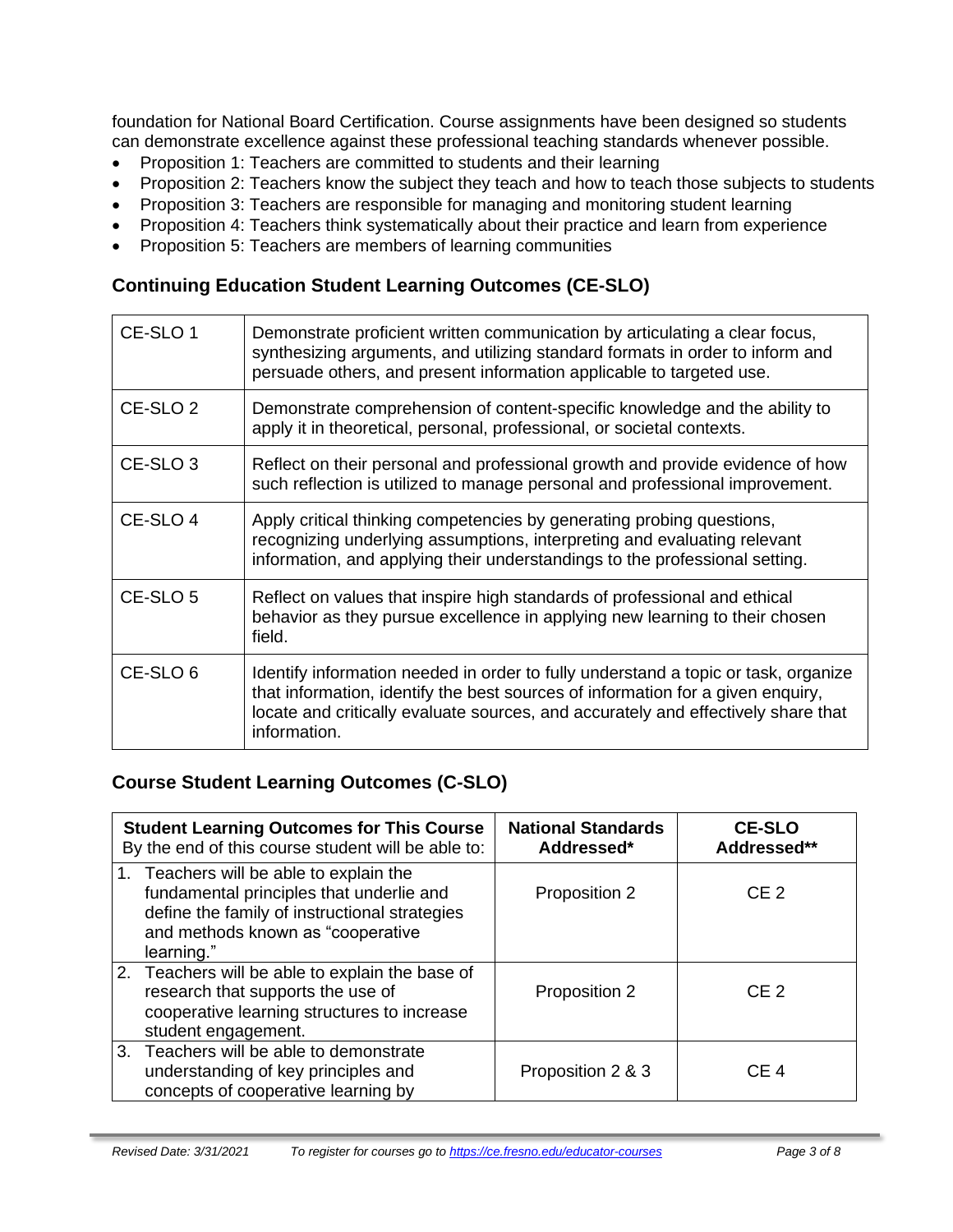| designing and field testing a series of<br>lessons for their students choosing from a<br>range of cooperative learning structures.                                                                                                                        |               |                 |
|-----------------------------------------------------------------------------------------------------------------------------------------------------------------------------------------------------------------------------------------------------------|---------------|-----------------|
| 4. Teachers will be able to demonstrate an<br>understanding of cooperative learning<br>methodology by creating a personal<br>definition and position statement with regard<br>to cooperative learning as applied in their<br>grade level or subject area. | Proposition 2 | CF <sub>2</sub> |

\* Please refer to the section on **National Standards Addressed in This Course**

\*\* Please refer to the section on **Continuing Education Program Student Learning Outcomes**

## **Topics, Assignments, and Activities**

| <b>Module Title</b>                                                                                                                                       | <b>Module Assignments and Activities</b>                                                                                                                                                                                                                                    | <b>Passing</b><br><b>Score for</b><br>Each<br><b>Assignment</b>           |
|-----------------------------------------------------------------------------------------------------------------------------------------------------------|-----------------------------------------------------------------------------------------------------------------------------------------------------------------------------------------------------------------------------------------------------------------------------|---------------------------------------------------------------------------|
| <b>Welcome Module</b>                                                                                                                                     | Welcome Video<br>$\bullet$<br><b>Course Syllabus</b><br>$\bullet$<br><b>Introduce Yourself Forum</b><br>$\bullet$                                                                                                                                                           |                                                                           |
| Module 1<br><b>History, Needs and</b><br><b>Benefits</b><br>The history, need for,<br>and benefits of<br>cooperative<br>learning/engagement<br>structures | Read, reflect and respond to writings of Robert Slavin and<br>$\bullet$<br>Spencer Kagan<br>All assignments must be completed - Credit/No Credit<br>$\bullet$                                                                                                               | A score of<br>"Standard" is<br>required for<br>each<br>Response<br>Sheet. |
| <b>Module 2</b><br><b>Research and</b><br><b>Fundamentals</b><br>The research base<br>supporting cooperative<br>learning/engagement                       | Read, reflect, and respond to selected sections of Kagan<br>$\bullet$<br>Cooperative Learning.<br>All assignments must be completed - Credit/No Credit<br>$\bullet$                                                                                                         | A score of<br>"Standard" is<br>required for<br>each<br>Response<br>Sheet. |
| Module 3<br><b>Structures</b><br>The "structural<br>approach" to<br>cooperative learning                                                                  | Read, reflect, and respond to selected sections of Kagan<br>$\bullet$<br>Cooperative Learning.<br>All assignments must be completed - Credit/No Credit<br>$\bullet$                                                                                                         | A score of<br>"Standard" is<br>required for<br>each<br>Response<br>Sheet. |
| Module 4<br><b>Application</b><br>Planning and<br>implementation of<br>cooperative<br>learning/engagement<br>and field testing                            | Read, reflect, and respond to selected sections of Kagan<br>$\bullet$<br>Cooperative Learning.<br>Plan lessons using selected structures<br>$\bullet$<br>Field test lessons with students<br>$\bullet$<br>All assignments must be completed - Credit/No Credit<br>$\bullet$ | A score of<br>"Standard" is<br>required for<br>each<br>Response<br>Sheet. |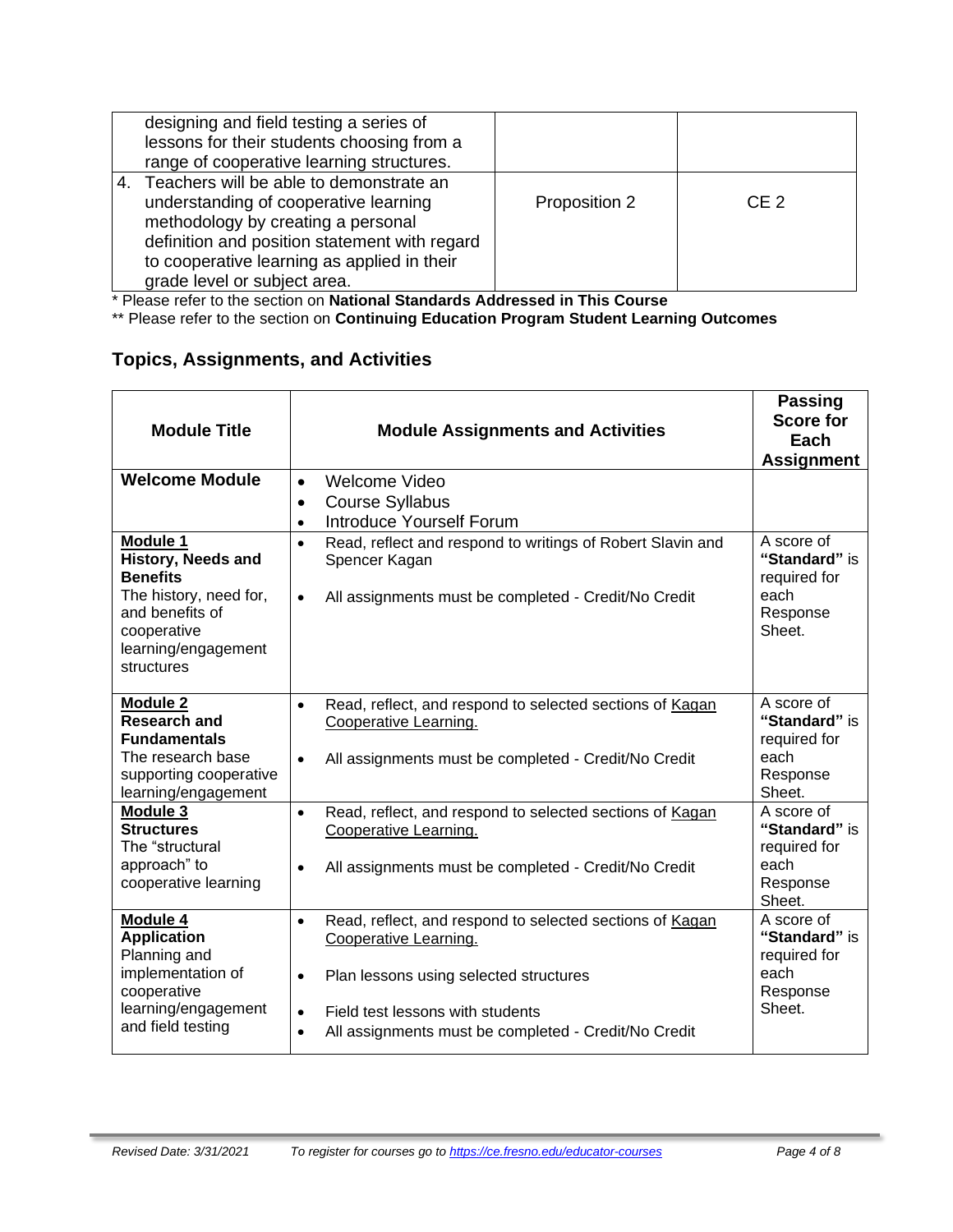| Module 5<br>Assessment and<br>grading considerations                      | Read, reflect and respond to writings of Spencer Kagan and<br>$\bullet$<br>Susan Ledlow<br>All assignments must be completed - Credit/No Credit<br>٠      | A score of<br>"Standard"<br>is required for<br>each<br>Response<br>Sheet. |
|---------------------------------------------------------------------------|-----------------------------------------------------------------------------------------------------------------------------------------------------------|---------------------------------------------------------------------------|
| Module 6<br><b>Final Reflections</b><br>Looking back and<br>looking ahead | Reflect upon what has been learned and planning for future<br>learning and implementation<br>All assignments must be completed - Credit/No Credit         | A score of<br>"Standard" is<br>required for<br>each<br>Response<br>Sheet. |
| Course Wrap-up -<br>Grading and<br>Evaluation                             | <b>Final Reflection Forum</b><br>$\bullet$<br><b>Course Evaluation</b><br><b>Course Completion Checklist</b><br><b>Grade Request / Transcript Request</b> |                                                                           |

## **Grading Policies, Rubrics, and Requirements for Assignments**

#### **Grading Policies**

- Assignments will be graded per criteria presented in the course rubrics.
- $A = 90-100\%$  and  $B = 80-89\%$ , (anything below 80% will not receive credit.)
- The discernment between an A or a B letter grade is at the discretion of the instructor based on the quality of work submitted (see course rubrics).
- Coursework falling below a B grade will be returned with further instructions.
- All assignments must be completed to receive a grade and are expected to reflect the quality that teacher-training institutions require of professional educators. If completed assignments do not meet this standard, students will be notified with further instructions from the instructor.

#### **Grading Rubrics**

| .<br>Grade | <b>Percent</b> | <b>Description</b> | <b>Rubric</b>                                                                                                                                                                                   |
|------------|----------------|--------------------|-------------------------------------------------------------------------------------------------------------------------------------------------------------------------------------------------|
| A          | 90-100%        | Excellent          | Meets all course / assignment requirements with<br>significant evidence of subject mastery and<br>demonstration of excellent graduate level<br>professional development scholarship.            |
| B          | 80-89%         | Very Good          | Adequately meets criteria for all course/assignment<br>requirements - demonstrates subject competency<br>with very good graduate level professional<br>development scholarship.                 |
| <b>NC</b>  | Below 80%      | Unacceptable       | Does not meet the minimum criteria for all<br>course/assignment requirements and demonstrated<br>little, if any, evidence of acceptable graduate level<br>professional development scholarship. |

#### **Writing Requirements**

• **Superior:** Writing is clear, succinct, and reflects graduate level expectations. Clearly addresses all parts of the writing task. Maintains a consistent point of view and organizational structure. Includes relevant facts, details, and explanations.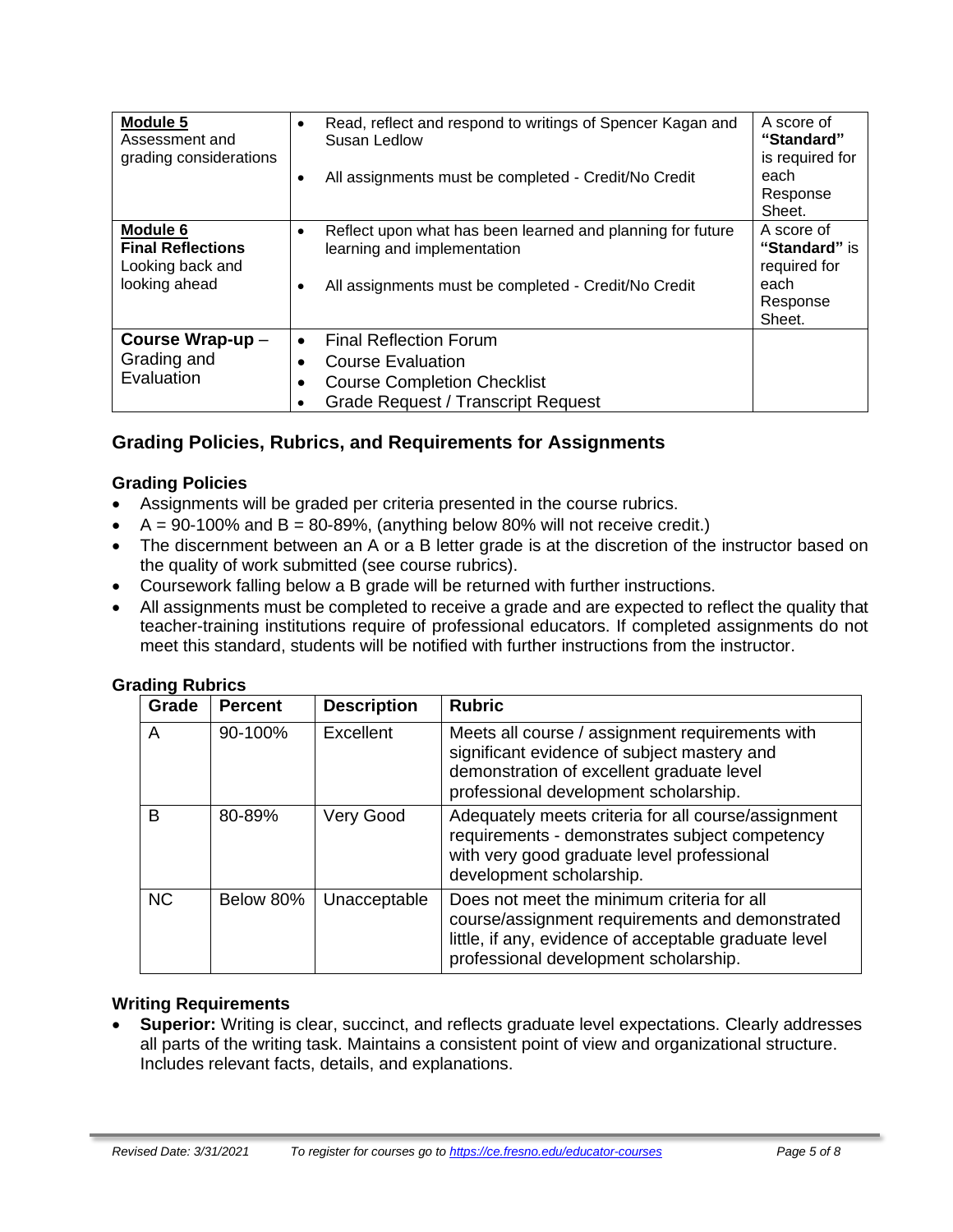- **Standard:** Writing is acceptable with very few mistakes in grammar and spelling. Addresses most parts of the writing task. Maintains a mostly consistent point of view and organizational structure. Includes mostly relevant facts, details, and explanations.
- **Sub-standard:** Writing contains noticeable mistakes in grammar and spelling. Does not address all parts of the writing task. Lacks a consistent point of view and organizational structure. May include marginally relevant facts, details, and explanations.

#### **Lesson Plan Requirements**

- **Superior:** Instructional goals and objectives clearly stated. Instructional strategies appropriate for learning outcome(s). Method for assessing student learning and evaluating instruction is clearly delineated and authentic. All materials necessary for student and teacher to complete lesson clearly listed.
- **Standard:** Instructional goals and objectives are stated but are not easy to understand. Some instructional strategies are appropriate for learning outcome(s). Method for assessing student learning and evaluating instruction is present. Most materials necessary for student and teacher to complete lesson are listed.
- **Sub-standard:** Instructional goals and objectives are not stated. Learners cannot tell what is expected of them. Instructional strategies are missing or strategies used are inappropriate. Method for assessing student learning and evaluating instruction is missing. Materials necessary for student and teacher to complete lesson are missing.

#### **Instructor/Student Contact Information**

Throughout the course participants will be communicating with the instructor and their classmates on a regular basis using asynchronous discussion forums. Students are provided with instructor contact information in the event they want to make email or phone contact. In addition, students are encouraged to email or phone the instructor at any time. Students will also receive feedback on the required assignments as they are submitted.

## **Forums**

Participation is an important expectation of this course and all online courses. Online discussions promote reflection and analysis while allowing students to appreciate and evaluate positions that others express. While students may not be engaging with the same students throughout this course, they will be expected to offer comments, questions, and replies to the discussion question whenever possible. The faculty role in the discussion forum is that of an observer and facilitator.

#### **Coursework Hours**

Based on the Carnegie Unit standard, a unit of graduate credit measures academic credit based on the number of hours the student is engaged in learning. This includes all time spent on the course: reading the textbook, watching videos, listening to audio lessons, researching topics, writing papers, creating projects, developing lesson plans, posting to discussion boards, etc. Coursework offered for FPU Continuing Education graduate credit adheres to 45 hours per semester unit for the 900-level courses. Therefore, a student will spend approximately 135 hours on a typical 3-unit course.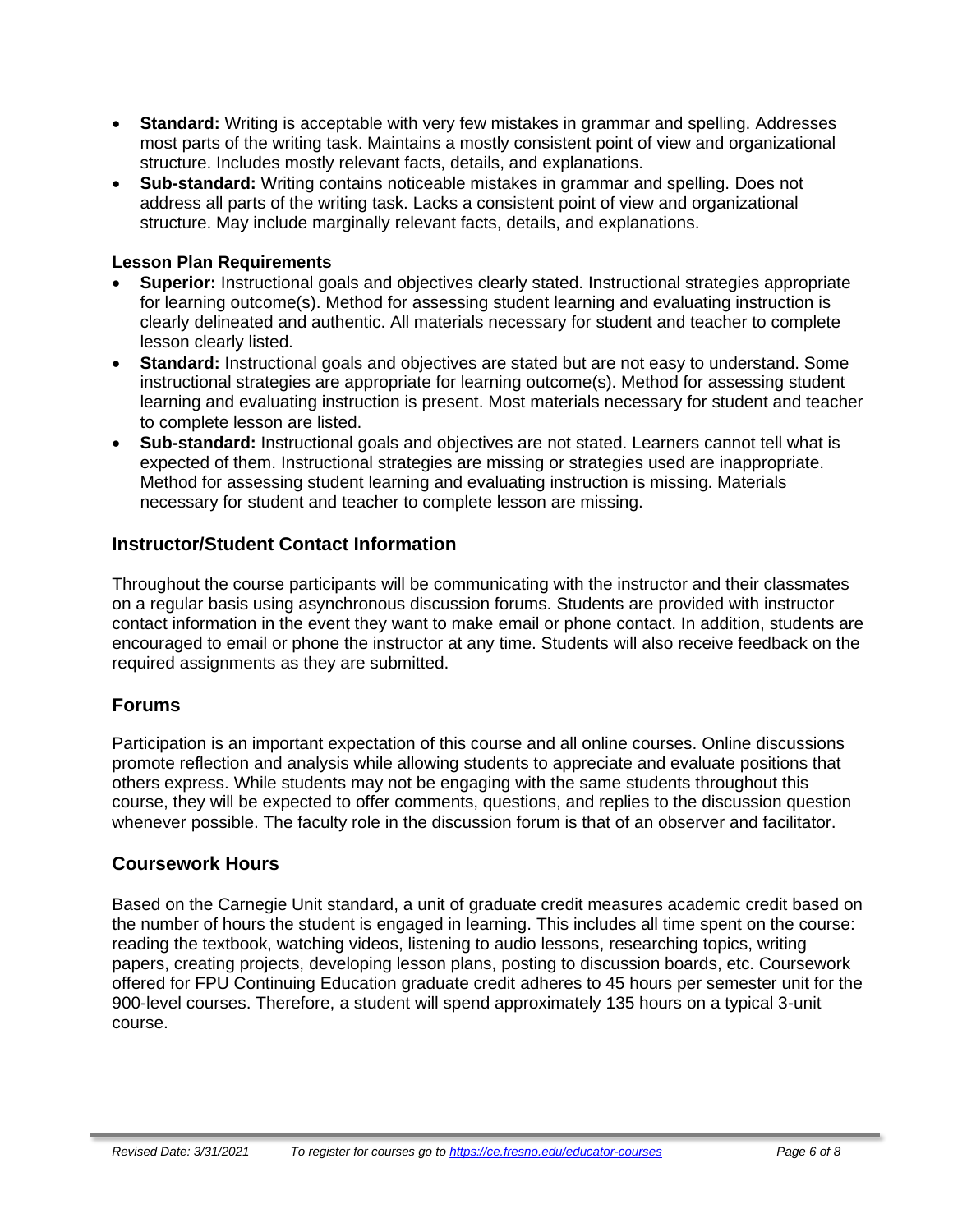## **Services for Students with Disabilities**

Students with disabilities are eligible for reasonable accommodations in their academic work in all classes. In order to receive assistance, the student with a disability must provide the Academic Support Center with documentation, which describes the specific disability. The documentation must be from a qualified professional in the area of the disability (i.e. psychologist, physician or educational diagnostician). Students with disabilities should contact the Academic Support Center to discuss academic and other needs as soon as they are diagnosed with a disability. Once documentation is on file, arrangements for reasonable accommodations can be made. For more information and for downloadable forms, please go to [https://www.fresno.edu/students/academic](https://www.fresno.edu/students/academic-support/services-students-disabilities)[support/services-students-disabilities.](https://www.fresno.edu/students/academic-support/services-students-disabilities)

## **Plagiarism and Academic Honesty**

All people participating in the educational process at Fresno Pacific University are expected to pursue honesty and integrity in all aspects of their academic work. Academic dishonesty, including plagiarism, will be handled per the procedures set forth in the Fresno Pacific University Catalogue <https://www.fresno.edu/students/registrars-office/academic-catalogs>

## **Technology Requirements**

To successfully complete the course requirements, course participants will need Internet access, can send and receive email, know how to manage simple files in a word processing program, and have a basic understanding of the Internet. Please remember that the instructor is not able to offer technical support. If you need technical support, please contact your Internet Service Provider.

**Moodle:** This course will be delivered totally online. Moodle is a learning management system that provides students access to online resources, documents, graded assignments, quizzes, discussion forums, etc. Moodle is easy to learn and has a friendly user interface. To learn more about Moodle, go to [https://docs.moodle.org/33/en/Student\\_FAQ.](https://docs.moodle.org/33/en/Student_FAQ) There are also some student tutorials on the Center for Online Learning website at Fresno Pacific University - [https://col.fresno.edu/student.](https://col.fresno.edu/student)

**Moodle Site Login and Passwords:** Students will need to have internet access to log onto [https://ce-connect.fresno.edu.](https://ce-connect.fresno.edu/) The username and password numbers for Moodle access will be sent to you by the university using the email address you submitted at the time of registration. The instructor will then contact you with a welcome communication. If you need help with your username and password recovery, please contact the Continuing Education office at (800) 372- 5505 or (559) 453-2000 during regular office hours - Mon-Fri 8:00 am to 5:00 pm. or email them at [prof.dev@fresno.edu.](mailto:prof.dev@fresno.edu)

**Getting Help with Moodle:** If you need help with Moodle, please contact the Center for Online Learning (COL), by telephone or the website. Help by phone (559) 453-3460 is available Mon-Thurs 8:00 am to 8:00 pm and on Fridays from 8:00 am to 5:00 pm, or by filling out a "Request Services" form at [https://col.fresno.edu/contact/request-services.](https://col.fresno.edu/contact/request-services) Please identify that you are with the "School = Continuing Education".

## **Final Course Grade and Transcripts**

When all work for the course has been completed, students will need to logon to the Continuing Education website [\(https://ce.fresno.edu/my-account\)](https://ce.fresno.edu/my-account) and "Request Final Grade". Once the